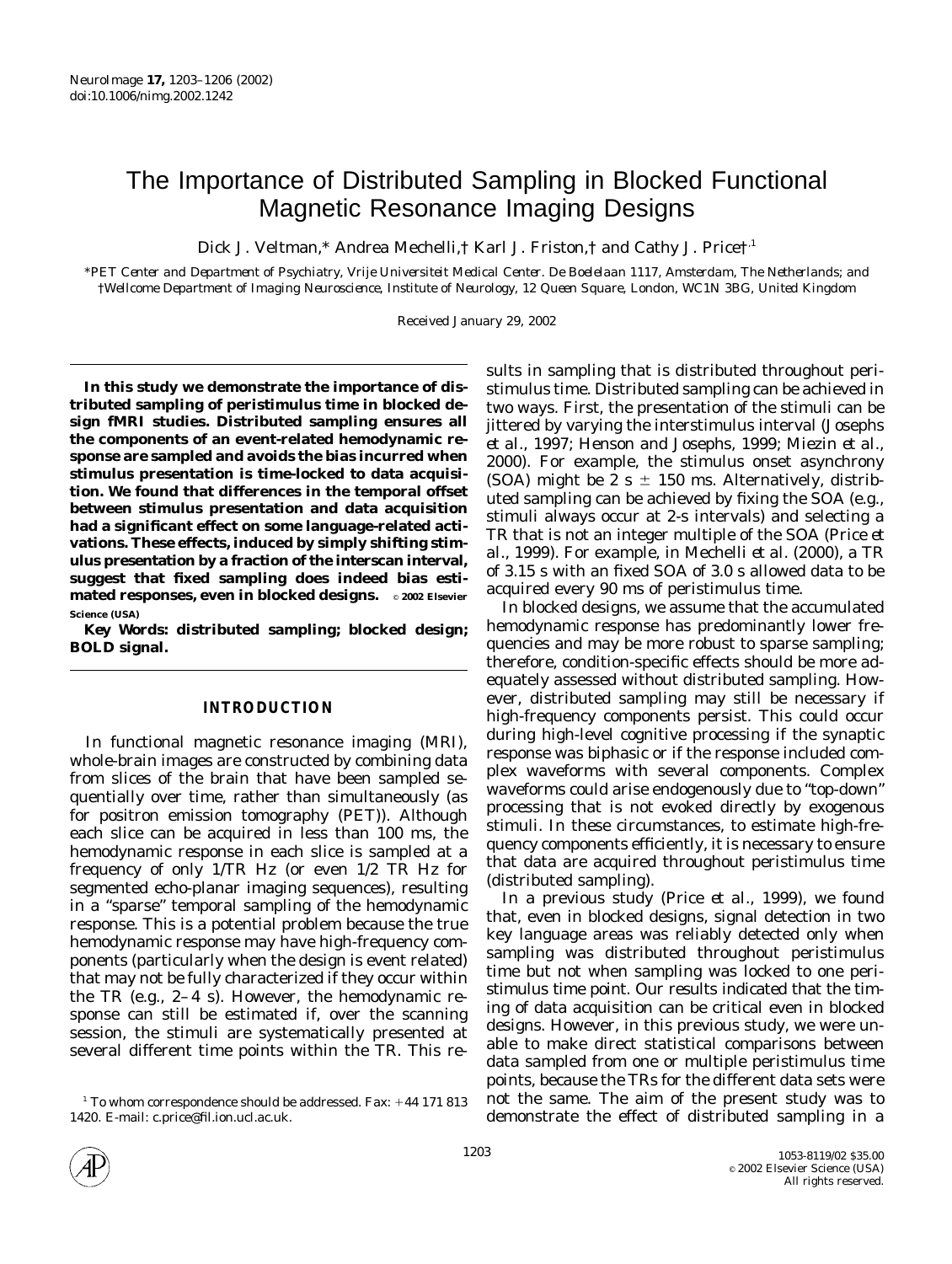blocked design language study and evaluate the effects statistically. To do this, we kept both the TR and the SOA constant across all conditions so that differences in sampling time could not be attributed to either of these factors. Sampling time was then manipulated by varying the stimulus onset relative to onset of the TR. There were four different conditions with stimulus onset within a block occurring either (1) in synchrony with the onset of the TR or with a delay of (2) 0.25 of the TR, (3) 0.5 of the TR, or (4) 0.75 of the TR. Sampling was therefore "fixed" within block but "distributed" over blocks. The stimuli were written words, and subjects performed a reading task alternating with blocks of fixation. We hypothesized that, if there are highfrequency signal changes within a reading block, then the effect of reading relative to fixation would vary with the timing of data acquisition. In other words, we would observe an effect of block type.<sup>2</sup> Conversely, if fixed sampling (within a block) does not induce any bias, the estimated responses to each block type should be the same.

#### **METHODS**

### *Subjects*

Six right-handed healthy volunteers (four females and two males, mean age 28.5, range 20–38 years) were studied. All subjects had English as their first language. Written informed consent was obtained from each subject prior to scanning. Scanning protocols were approved by the local ethics committee.

## *Task Paradigm and Stimuli*

All subjects participated in two scanning sessions. During each scanning session, the subjects silently read 8 blocks of 8 (W)ords and 8 blocks of 8 (P)seudowords (i.e., a total of 128 stimuli). The baseline condition involved blocks of (F)ixation alternating with the reading blocks (e.g., WFPFWFPF etc. or PFWFPFWF etc.). Each stimulus was presented for 600 *ms* in lowercase (Courier font), with a SOA of 3 s. Thus, the duration of reading blocks was invariably 24 s (8 stimuli  $\times$  3 s SOA). Critically, the TR was also 3 s so that, within block, data acquistion was fixed to one point in peristimulus time. The timing of data acquisition within block was manipulated by varying the duration of fixation between reading blocks: Fixation occurred for either (A) 6 TRs (18 s), (B) 6.25 TRs, (C) 6.5 TRs, or (D) 5.75 TRs. This resulted in four stimulus/TR onset relationships, with stimulus presentation occurring at (A) TR onset, (B) 0.25TR, (C) 0.50TR, or (D) 0.75TR. This was our only variable of interest and allowed us to assess whether the timing of data acquisition (A, B, C, or D) had an effect on reading-related activation.

Stimulus type (words or pseudowords) was not a variable of interest in this analysis. The words were matched between block for frequency (Kucera and Francis, 1967), length (4, 5, or 6 letters), and number of syllables (1–3). A total of 128 words were selected; all had regular/consistent spelling-to-sound mappings which allowed them to be converted to 128 pseudowords (matched to the words for length and number of syllables) by changing the onset, internal consonants or coda. For example the word *golf* became the pseudoword *ponf,* and the word *lemon* became the pseudoword *lenos*. Bigram frequency was also matched between all word and pseudoword blocks. Over the two scanning sessions, each subject saw 4 blocks of words and 4 blocks of pseudowords at each data acquisition time (A, B, C, and D). This resulted in 32 reading blocks with no stimulus repetition within block and each experimental condition repeated four times in a counterbalanced order across subjects. An eye movement tracker was used to ensure the subjects were looking at the words.

## *Data Acquisition*

A 2-T Siemens VISION system (Siemens, Erlangen, Germany) was used to acquire both T1 anatomical volume images (MP-RAGE,  $1 \times 1 \times 1$ -mm voxels) and T2\*-weighted echo planar images (64  $\times$  64 matrix,  $TR = 3$  s,  $TE = 40$  ms). We used a 32-slice sinusoidal EPI sequence, axial ascending with the first slice positioned near the temporal poles using a parasagittal scout, slice thickness 1.8 mm with a 1.2-mm interslice gap, resulting in  $3 \times 3 \times 3$ -mm voxels. A total of 232 volumes images were acquired in two runs, the first 6 (dummy) volumes in each session being discarded to allow for T1 equilibration effects.

### *Data Analysis*

Data were analyzed using SPM99 software (Wellcome Department of Cognitive Neurology, http://www. fil.ion.ucl.ac.uk). All scans from each subject were realigned to the first image of the first session and each subject's structural T1 was coregistered to the mean EPI image. The images were transformed to a standard stereotactic space (Talairach and Tournoux, 1988) and spatially smoothed with an 8-mm Gaussian filter. Next, the data were bandpass filtered and analyzed in an event-related fashion, with each stimulus presentation modeled with a canonical hemodynamic response function and its temporal derivative. Four different event types were modeled (pooling over words and pseudowords). We then looked at effects of reading relative to fixation that were:

<sup>&</sup>lt;sup>2</sup> Confounds from any latency difference between real and modeled responses were excluded by including temporal derivatives in the statistical model that accommodate these latency effects (to first order).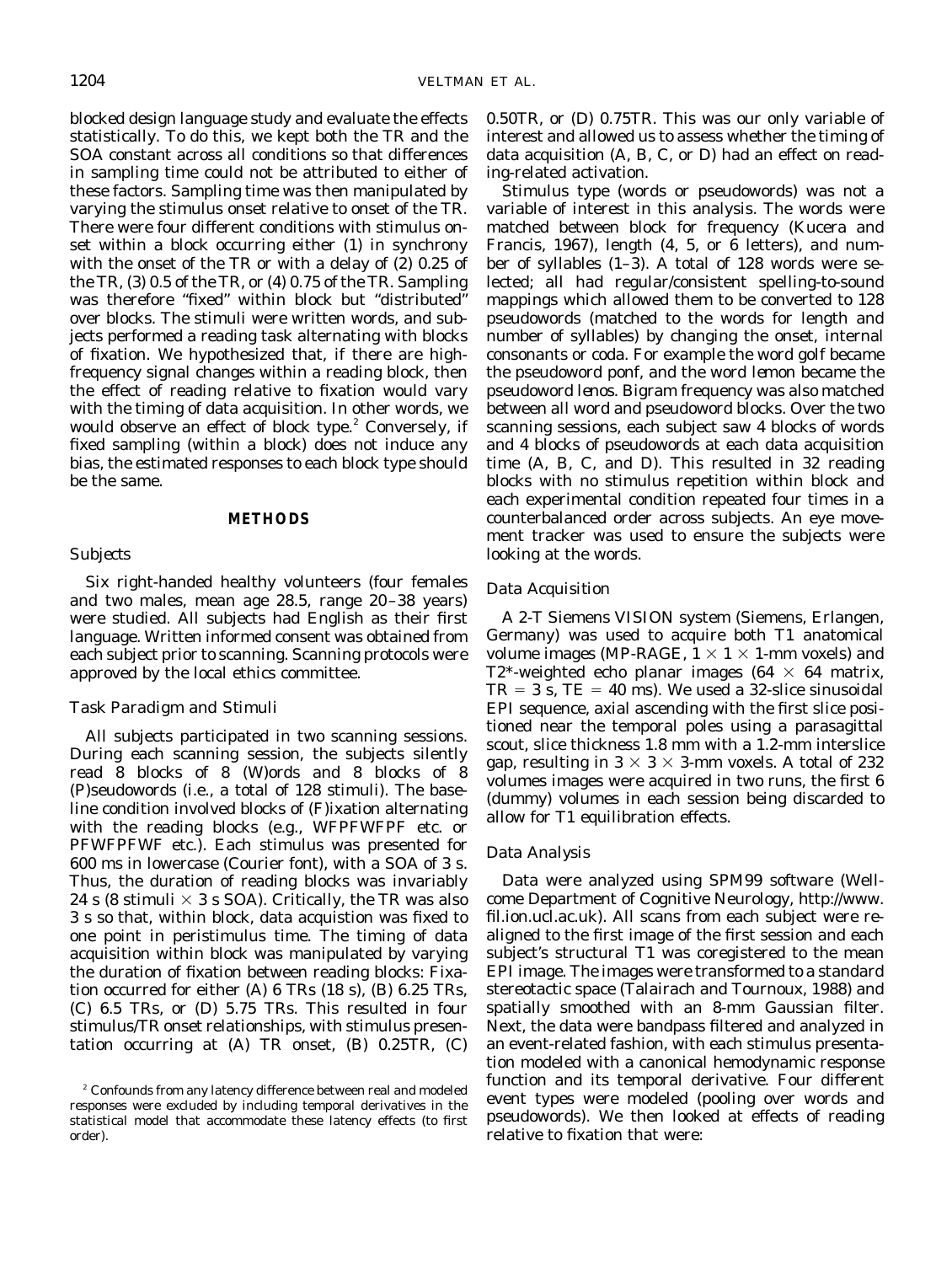**TABLE 1**

Common Effects (Irrespective of Timing)

|                                 |       | Coordinates      | <b>Brodmann</b><br>area | T<br>score |
|---------------------------------|-------|------------------|-------------------------|------------|
| Left temporo-occipital cortex   |       | $-40 -50 -22$    | 20/36                   | 21.5       |
| <b>Fusiform</b> gyrus           |       | $-44 - 70 - 14$  | 37                      | 18.7       |
| Posterior fusiform gyrus        |       | $-36 - 88 - 12$  | 18/19                   | 15.9       |
| Middle and inferior occipital   |       | $-10 -92 -10$    | 17                      | 18.3       |
|                                 |       | $-16 - 100 - 2$  | 17                      | 14.7       |
|                                 |       | $-24 -94 0$      | 18                      | 14.3       |
| Right temporo-occipital cortex  |       | $40 - 50 - 24$   | 20/36                   | 11.9       |
| Fusiform gyrus                  |       | $24 - 82 - 14$   | 18                      | 15.8       |
|                                 |       | $36 - 78 - 14$   | 18                      | 13.3       |
| Middle and inferior occipital   |       | $16 - 92 - 8$    | 17                      | 14.1       |
|                                 | 28    | $-94$            | 8<br>18                 | 13.4       |
| Right posterior middle temporal | 48    | -68<br>$-2$      | 19                      | 11.3       |
| Left parietal                   | $-30$ | -68<br>50        | 7                       | 12.6       |
|                                 |       | $-28 - 52$<br>44 | 40                      | 10.6       |
| Right parietal                  | 30    | $-64$ 38         | 40                      | 10.4       |
| Left precentral                 | $-54$ | 36<br>$-8$       | 6                       | 11.1       |

**TABLE 2** Timing-Specific Effects (Conjunction of  $A + B > 2F$ and  $A > B$ 

|                | Coordinates       | <b>Brodmann</b><br>area | Z<br>score | Minimal $T$<br>score |
|----------------|-------------------|-------------------------|------------|----------------------|
| Left frontal   | 10<br>32<br>$-52$ | 44                      | 4.96       | 3.25                 |
|                | $-48$<br>38<br>16 | 45/46                   | 4.93       | 3.23                 |
|                | $-48$<br>32<br>18 | 46                      | 5.18       | 3.41                 |
|                | $-48$<br>40<br>4  | 46                      | 6.59       | 4.45                 |
| Right frontal  | 30<br>54<br>24    | 46                      | 5.35       | 3.57                 |
|                | 50<br>34<br>14    | 45/46                   | 5.84       | 3.90                 |
|                | 48<br>50<br>$-4$  | 47                      | 6.02       | 4.03                 |
| Left temporal  | $-50 - 52 - 16$   | 20/37                   | 6.31       | 4.24                 |
| Right temporal | 2<br>$56 - 36$    | 21                      | 5.41       | 3.58                 |
| Left parietal  | 50<br>$-38 - 48$  | 40                      | 5.31       | 3.51                 |
| Motor          | 50<br>$-46 - 10$  | 4                       | 5.79       | 3.87                 |
|                | 60<br>0<br>38     | 6                       | 5.24       | 3.45                 |
| Cerebellum     | $42 - 50 - 34$    |                         | 6.02       | 4.04                 |
|                | $-38 - 42 - 32$   |                         | 5.2        | 3.42                 |

a. Common to all sampling conditions (i.e., not affected by sampling time): These were identified by looking at the main effect of reading  $(A + B + C + D -$ 4F) masked inclusively with the simple main effects of  $A - F$ ,  $B - F$ ,  $C - F$ , and  $D - F$ , each thresholded at  $P < 0.05$  (after correction for multiple comparisons). The inclusive masking technique in SPM includes voxels in the statistical map only if they were present in each of the masks specified.

b. Specific to one sampling condition (i.e., affected by sampling time). The criterion for specific effects was a conjunction of (i) the difference between two conditions (e.g., A–B) where there was (ii) a main effect of reading over these conditions relative to fixation (A  $+$  B  $-$  2F).

#### **RESULTS**

Common main effects for task (across A–D and masked inclusively with A, B, C, and D) are reported in Table 1.

Reading versus fixation resulted in activations in bilateral occipital, posterior inferior temporal, and parietal cortices as well as left motor cortex. In other words, these areas were identified irrespective of the timing condition.

To make our point simply, the results focus only on differences between conditions A and B. The only difference between these two conditions was a relative shift in stimulus presentation by 0.25TR. Comparing main effects for conditions A and B, we found that A gave apparently larger activations in bilateral prefrontal cortex, left inferior temporal cortex, and cerebellum (Table 2, Figs. 1 and 2). In other words, identification of reading-related activation in these areas was dependent on the timing of data acquisition even though the stimuli, task, and, presumably, hemodynamic response were identical.

These differences persisted when (i) the temporal derivative of the hemodynamical response function was included as an additional regressor and (ii) movement parameters were added as nuisance covariates. We did not find regions where B gave larger activations than A.

#### **DISCUSSION**

In the present study we investigated the effect of distributed sampling in a blocked design reading paradigm. Consistent with our previous findings (Price *et al.,* 1999), we demonstrated that when the relationship between TR and SOA is phase-locked, the biased sampling of peristimulus time-induces biased estimates of task-related activation. Although activation was reliably detected in some reading regions (e.g., bilateral occipital and parietal cortices) irrespective of the timing of data acquisition, other areas (e.g., bilateral prefrontal cortex, left inferior temporal cortex, and



**FIG. 1.** Main effects of  $A - F$  (red),  $B - F$  (green). Yellow shows overlap of red and green.